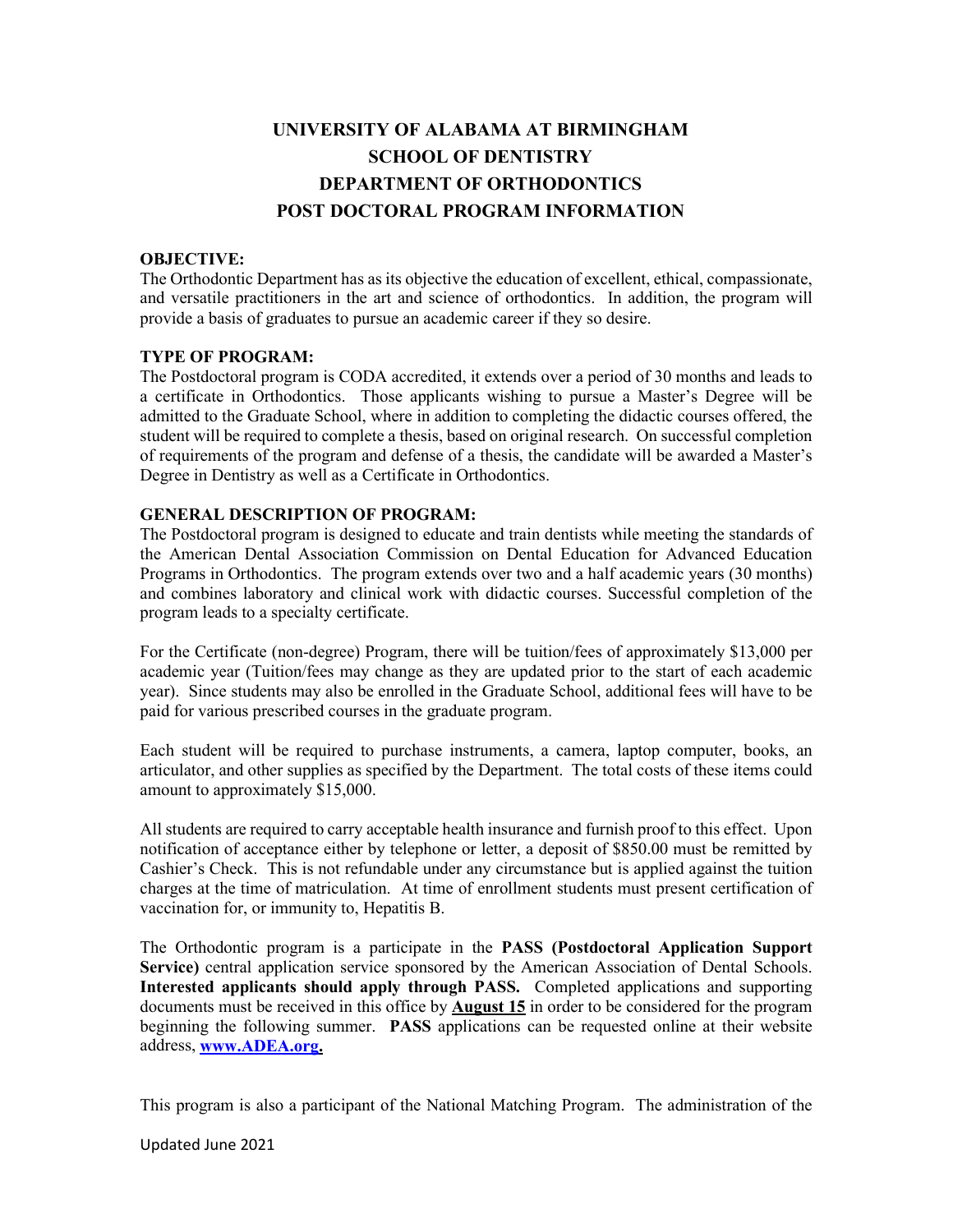matching program, including the performance of the match, is carried out by the National Matching Services, as an independent contractor. If there are any questions regarding the matching program prior to application, applicants should contact the following office:

> National Matching Services 595 Bay Street Suite 301 Toronto, Ontario CANADA M5G 2C2 Telephone: (416) 977-3431 Fax: (416) 977-5020

(It is the **responsibility of the applicant** to forward their match number to our office at **UAB** School of Dentistry- smoorer@uab.edu).

The deadline for receipt of completed applications is August 15, 2021.Formal interviews by the Selection Committee will be scheduled on October 21-22, 2021.

New students report July  $1<sup>st</sup>$  for orientation. Students will be required to obtain and maintain appropriate professional liability insurance, which is obtained through the UAB Medical Liability Trust Fund.

For first, second and third year students, there may be limited financial support, if available, in the form of scholarship and/or teaching assistantship. Teaching responsibilities will be required of all students regardless of availability of funding.

# **PRE-CLINICAL Course:**

A planned pre-clinical course is given prior to treating patients and will include various aspects of orthodontic technology. This section of the course will include wire bending exercises, soldering, and orthodontic appliance fabrication.

The student will also be required to be proficient in taking complete orthodontic records which include history, intraoral scans and/or study casts,intraoral/extraoral photos, cephalometric radiographs, panoramic radiographs as well as CBCT. Photographic and imaging techniques will be taught prior to beginning patient treatment. Orthodontic diagnosis and treatment planning will be an ongoing teaching process to be continued in conjunction with didactic courses, lectures, seminars and patient treatment that includes but is not limited to comprehensive orthodontics,clear aligner therapy, early treatment,adjunctive orthodontics,multidisciplinary care, orthognathic surgery, cleft lip and palate treatment, as well as management of craniofacial syndromes and temporomandibular disorders.

# **PATIENT TREATMENT:**

The major technique taught will be an edgewise technique using pre-angulated pre-torqued brackets. A number of patients, however, will be treated using removable and other appliances including clear aligners. Many new patients will be started by the incoming students. In addition, a number of transfer patients will be assigned to the students.

As mentioned earlier,students will also have the opportunity of interacting with other departments

Updated June 2021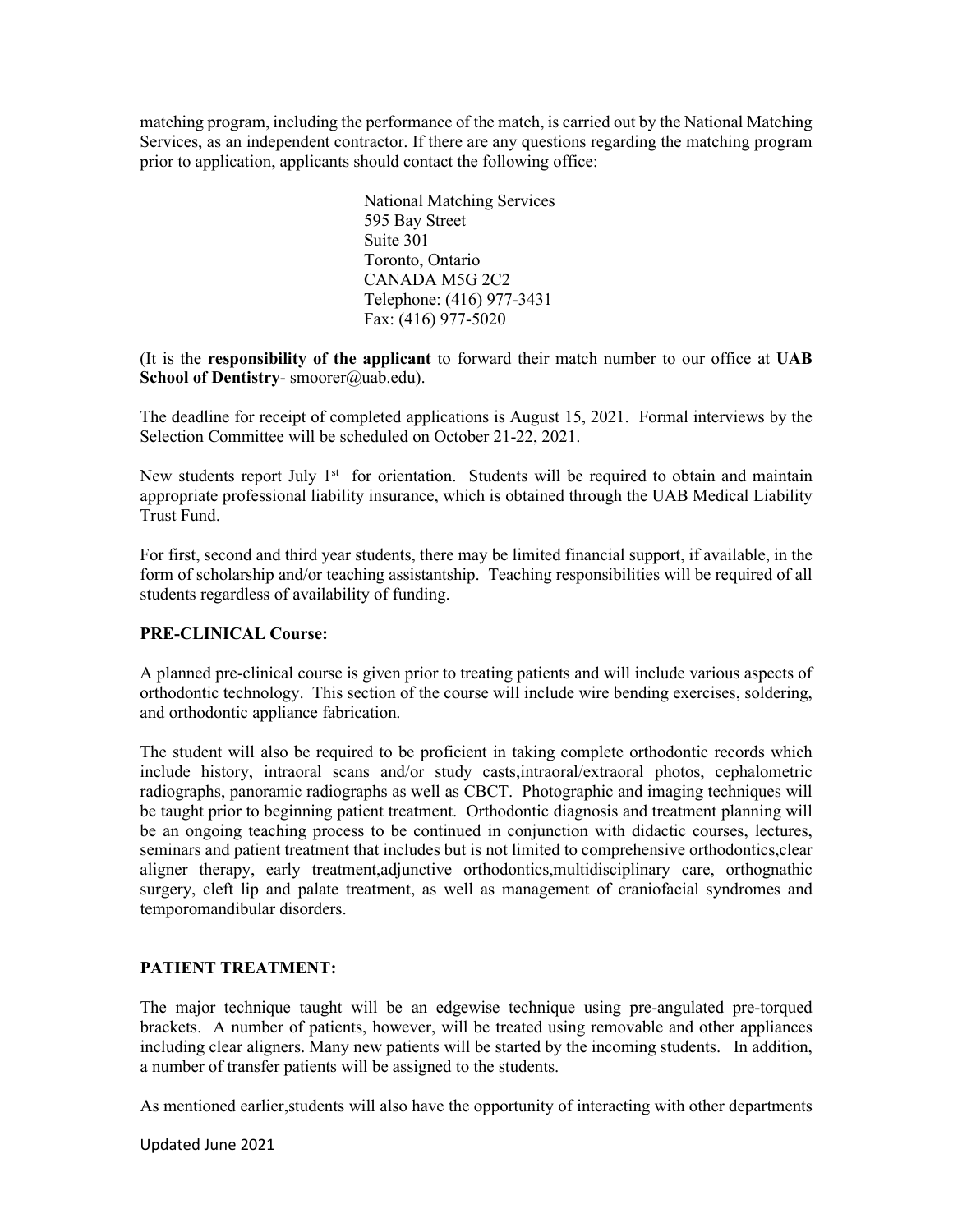where orthodontic treatment will form part of the treatment procedure such as in orthognathic surgery, cleft palate, periodontal and prosthodontic patients etc. Orthognathic surgery plays a significant role in the orthodontic program and occupies an appropriate amount of time. A portion of the clinic program is devoted to the management of temporomandibular joint disorders.

Early orthodontic treatment or interceptive guidance of orthodontic patients is also taught.

# **DIDACTIC COURSES, SEMINARS AND ASSIGNMENTS:**

- 1. The following didactic courses are currently being offered. The list is subject to periodic alterations:
	- Selected topics in Anatomy of the Head and Neck
	- Advanced Oral Pathology
	- Advanced Craniofacial Growth
	- Genetics
	- Evidence Based Orthodontics
	- Design and Analysis on Clinical Dental Research
	- Research Methodology in Orthodontics
	- Craniofacial Syndrome Series(Includes Cleft Lip and Palate)
	- Multidisciplinary Seminars
	- Translational Literature Reviews
	- ABO Literature
	- Orthodontic Biomechanics
	- Clear Aligner Therapy
	- Surgical Orthodontics
	- Dentofacial Esthetics
	- Temporomandibular Disorders
	- Photography and Cephalometrics
	- 3D Imaging
	- Excellence in Orthodontics (Case-Based Learning)
	- **Biostatistics**
	- Seminar Topics (Contemporary Straight Wire Systems,Dentofacial Orthopedics,Critical Evaluation of Industry Devices,,etc…)
	- Special Topics ( Early Orthodontic Treatment,Temporary Anchorage Devices,Obstructive Sleep Apnea, Ethics and Jurisprudence, Biomaterials, f Psychology, Pharmacology, Practice Management,History of Orthodontics,Oral Physiology,Concepts of Occlusion etc…)

Students will also be required to attend other selected courses and lectures by invited speakers. Some courses are offered only bi-annually or every third year.

Seminars are held daily to cover various aspects of orthodontics. These will include topics prepared by the students with one or more faculty members in attendance. The seminars will embrace orthodontic diagnosis, treatment planning, visual treatment objectives, case presentations as well as literature reviews of current and selected scientific papers and other pertinent material. Comprehensive literature reviews with written summaries are also conducted in seminar format.

Selected seminars are also conducted for students by invited clinicians and teachers. In addition, students may be required to attend weekend continuing education courses in subjects pertinent to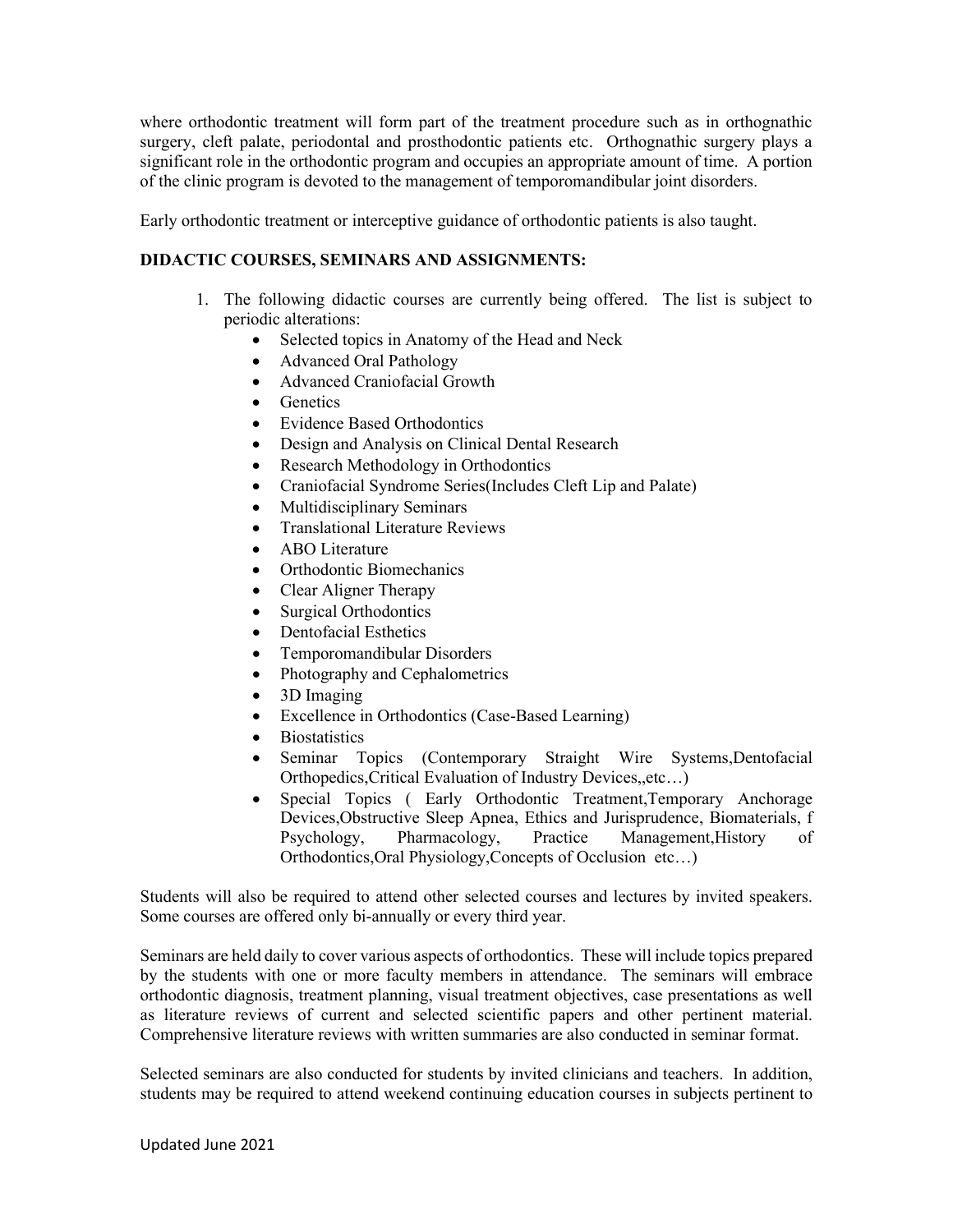their interests and must register for them, at a very minimal cost, at the Continuing Education Office. Students are also expected to attend the Annual Alabama Orthodontic Alumni Meeting.

# **ATTENDANCE TIME:**

The program commences July 1 and ends 30 months later. The students have a full five-day schedule from 8:00-5:00 unless earlier lectures are scheduled. Should the School of Dentistry, or any other department, present a weekend course which would relate to their education or be of orthodontic interest, the students may be required to attend.

The students are expected to familiarize themselves with the departmental manual and to abide by all rules contained therein.

## **TIME OFF:**

During the scheduled holidays, it is the policy of the department to allow each student adequate time off. Some emergency clinic coverage may be necessary.

Each student may take time to attend dental meetings, or state board examinations of his choice. Financial support for attendance at selected meetings may be available. At no time may all postgraduate students be absent at the same time; except when the department is officially closed.

## **FACILITIES:**

The Department of Orthodontics has its own facility within the main clinic building a the School of Dentistry. This clinic has 17 newly equipped operatories. Facilities also include two conference rooms with projection equipment, laboratory, computer/video imaging room, study room, digital radiology equipment, three CBCT imaging systems, a 3dMD surface imaging system, and departmental office space. The clinic also has digital photography, computer patient check-in and appointment, and digital charts. Intraoral scanners are also used.

#### **DISCLAIMER:**

The contents of this prospectus represent the most current information available at the time of publication. It is possible that changes may be made with respect to this information without prior notice. The provisions of this prospectus are not to be regarded as an irrevocable contract between the school and the student.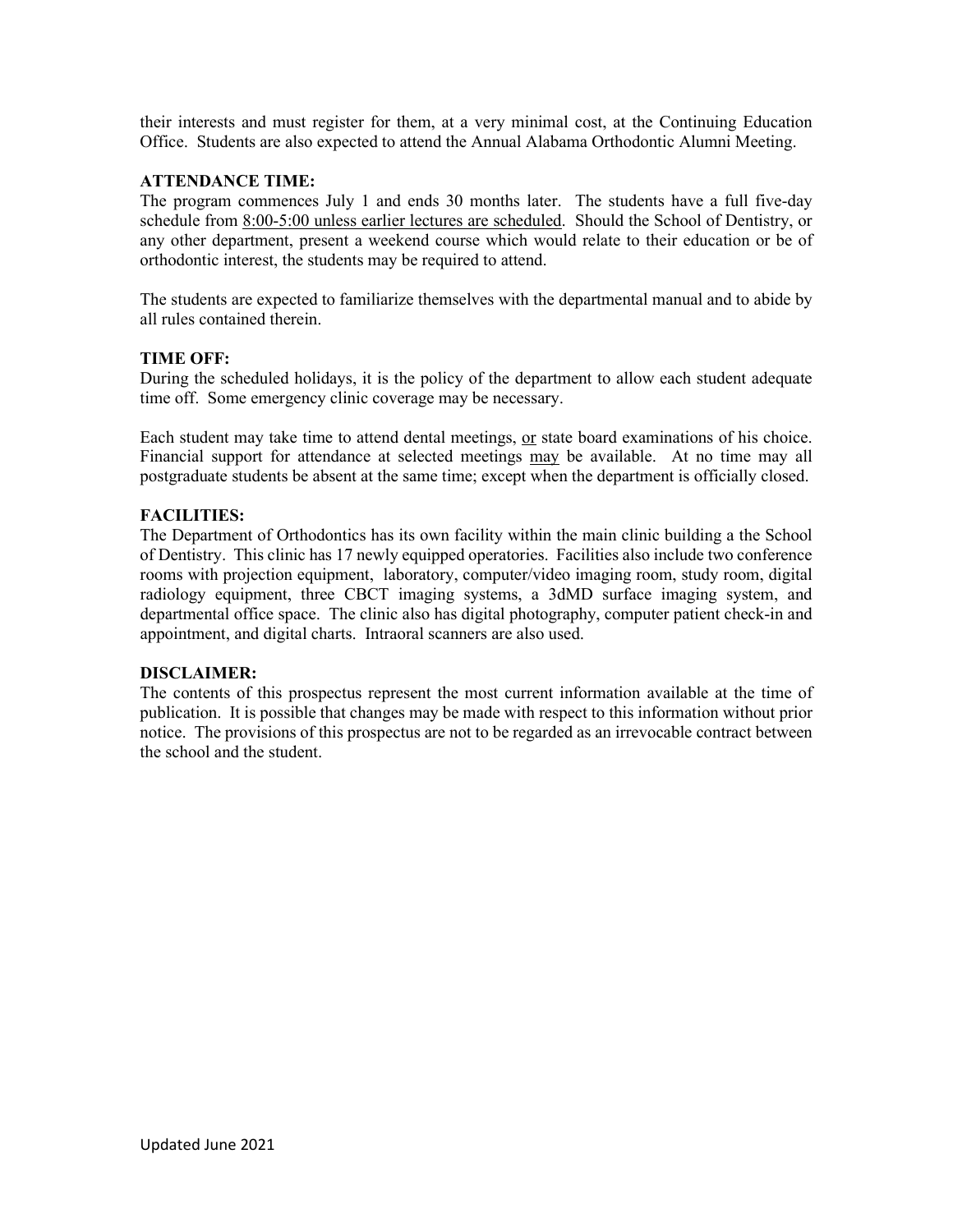**Full-Time/Regular Faculty Members Professor and Chair** Chung How Kau, BDS, MScD, MBA, PhD, MOrth, FDS, FFD, FAMS ⧫

**Associate Professor and Post-Doctoral Program Director** Christos C. Vlachos, DMD, DDS, MS ⧫

**Associate Professor and Pre-Doctoral Program Director**  Nada M. Souccar, DDS, MS  $\blacklozenge$ 

**Assistant Professor and Research Director** Ejvis Lamani, DMD, PhD ⧫

**Assistant Professor and Clinic Director** Terpsithea (Teti) Christou, DDS, MS ⧫

#### **Part-Time Faculty Members**

**Professor Emeritus** Lionel Sadowsky, BDS, DMD, MS ⧫

#### **Adjunct Professors**

Luther T. Cale, Jr., DMD, PhD ⧫ David Sarver, DMD, MS ♦

**Adjunct Associate Professor**  Richard Bryant, DMD, MS ⧫

#### **Adjunct Assistant Professors:**

William Bates, DMD, MS⧫ Barry Benton, DMD, MS ⧫ John Benton, DDS ⧫ Elvin Bhaskar, BDS, MS \* David Bowen, DMD, MS \* Christopher Canales, DMD, MS ⧫ Ryan Cox,DMD,MS ⧫ Matthew Davis, DMD, MS\* André Ferreira, DMD, MS ⧫ William Harrell, DMD ⧫ Katie Haynie, DMD, MS ⧫ Roberto Hernandez, DDS, MS ⧫ Shane Langley, DMD, MS\* Greg Rape, DDS, MS ⧫ Timothy Trulove, DMD, MS ⧫ Mark Yanosky, DMD, MS  $\blacklozenge$ 

⧫ Diplomate, American Board of Orthodontics \*Board Eligible

Updated June 2021